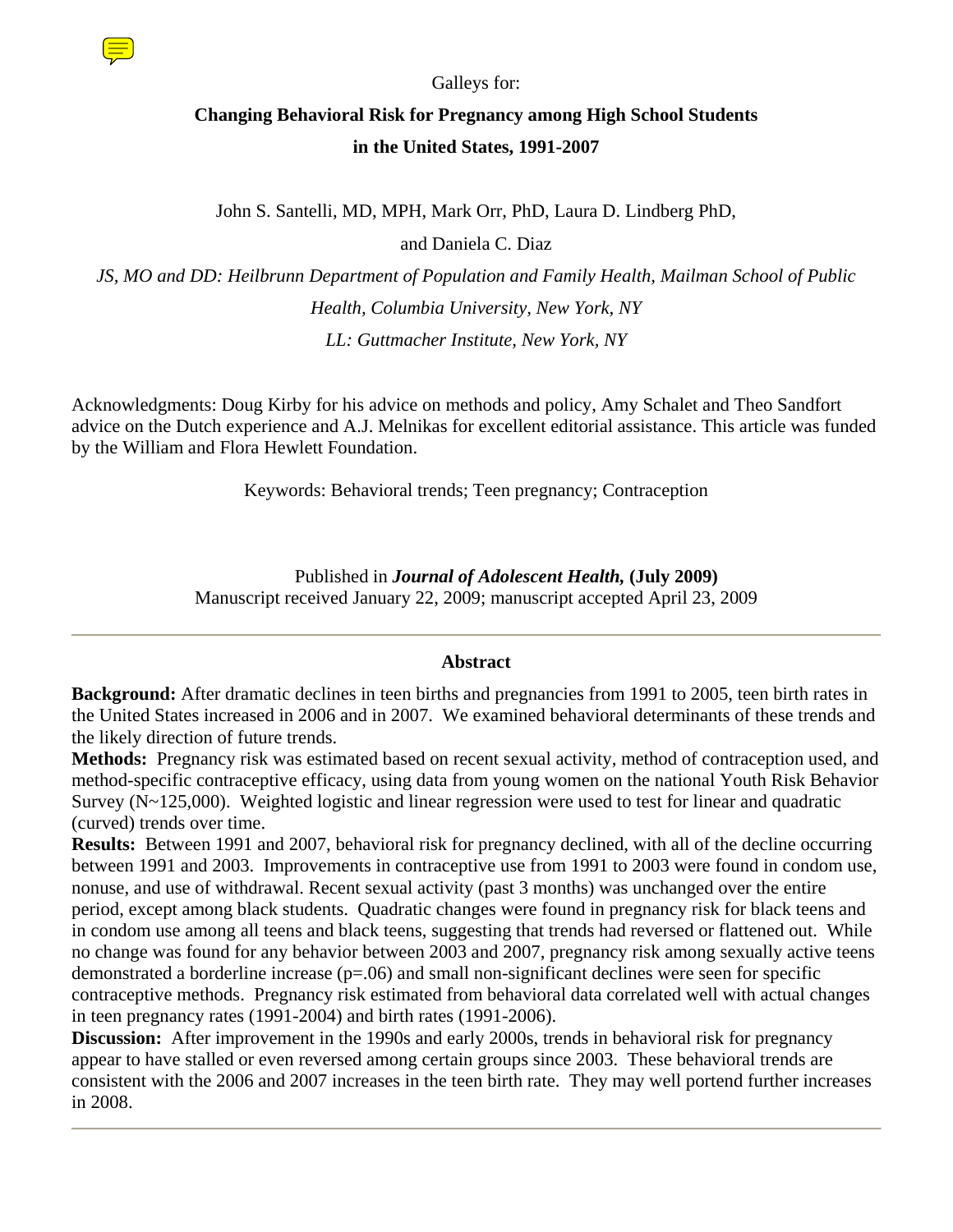#### **Introduction**

Teen birth and pregnancy rates declined dramatically between 1991 and 2005 – each by about a third [1] [2]; teen birth rates then rose unexpectedly in 2006 and again in 2007 [3]. Abortion ratios (abortions divided by live births) among teens show little change recently [4] suggesting that abortion is not an important factor in recent trends in teen birth rates. A variety of social and behavioral explanations have been suggested for declines in teen pregnancy after 1991 and for the recent increase in teen births [5, 6] Teen pregnancy rates are directly determined by sexual behaviors including rates of sexual intercourse and condom and contraceptive use. Substantial declines in teen pregnancy rates in the U.S. since 1991 have been primarily attributed to improved contraceptive use although reduction in sexual activity was an important contributor for younger teens [5, 7]. Research suggests that much of the difference in teen pregnancy rates between the U.S. and European high school students is the result of lower rates of contraceptive use, including sharply lower rates of pill use, among U.S. teens [8-11]. U.S. trends in adolescent sexual and contraceptive behaviors also reflect social forces such as concern about teen childbearing and HIV/AIDS and the success (or failure) of public health prevention activities such as sexuality education and access to condoms and contraception [5, 6, 12].

Data from U.S. high school students for 1991-2007 suggest that trends towards reduced sexual experience and increased condom use during the 1990s and early 2000s have reversed or flattened recently among certain groups. Specifically, CDC has reported quadratic trends in sexual experience among male high school students and black students and condom use among all high school students, females and black youth [13]. Among all students, condom use rose from 46.2% in 1991 to a high of 63.0% in 2003 and then declined to 61.5% in 2007, suggesting a reversal in the trend. Although school surveys do not include those teens at the highest risk pregnancy (e.g., dropouts), behavioral trends in the school surveys parallel trends found in community-based surveys [14]. Relevant data from nationally-representative community-based surveys are not available after 2002.

This paper explores trends in behaviors that lead directly to teen pregnancy, looking for patterns that may explain the recent rise in teen birth rates. In previous reports, we estimated declines in the risk of U.S. teens becoming pregnant using data on sexual activity and contraceptive use from the YRBS (1991 to 2001), [7] and National Survey of Family Growth (NSFG, 1995 to 2002) [5]. This paper extends those prior estimates for teen pregnancy risk using YRBS data from 2003, 2005, and 2007. Our primary research objective was to examine behavioral explanations for declines in teen births and pregnancy after 1991 and the 2006/2007 increases. A secondary objective was to further validate our method of estimating pregnancy risk from behavioral data.

#### **Methods**

The YRBS is a school-based, self-administered, biennial national survey of U.S. private and public high school students [13-15]. This analysis used 9 rounds of data, covering the period from 1991 to 2007. The YRBS uses a three-stage clustered sample (1- county, 2- schools within counties and 3- classrooms within schools) to obtain cross-sectional data, which - when weighted accordingly - are representative of students in grades 9-12 in the 50 states and the District of Columbia. Hispanic and black youth are oversampled. These analyses were limited to young women, as teen birth data are generally reported only for women.

The YRBS employs a combination of active and passive parental permission, depending on the usual practices of the sampled schools. The mix of these two has varied over time without any specific trend and appears not to influence the prevalence of reported behaviors [16]. The YRBS has used the same questions to assess sexual activity and condom and contraceptive use since 1991. The CDC IRB approved the collection of data in the National YRBS. The Columbia University IRB approved our analysis of public use data.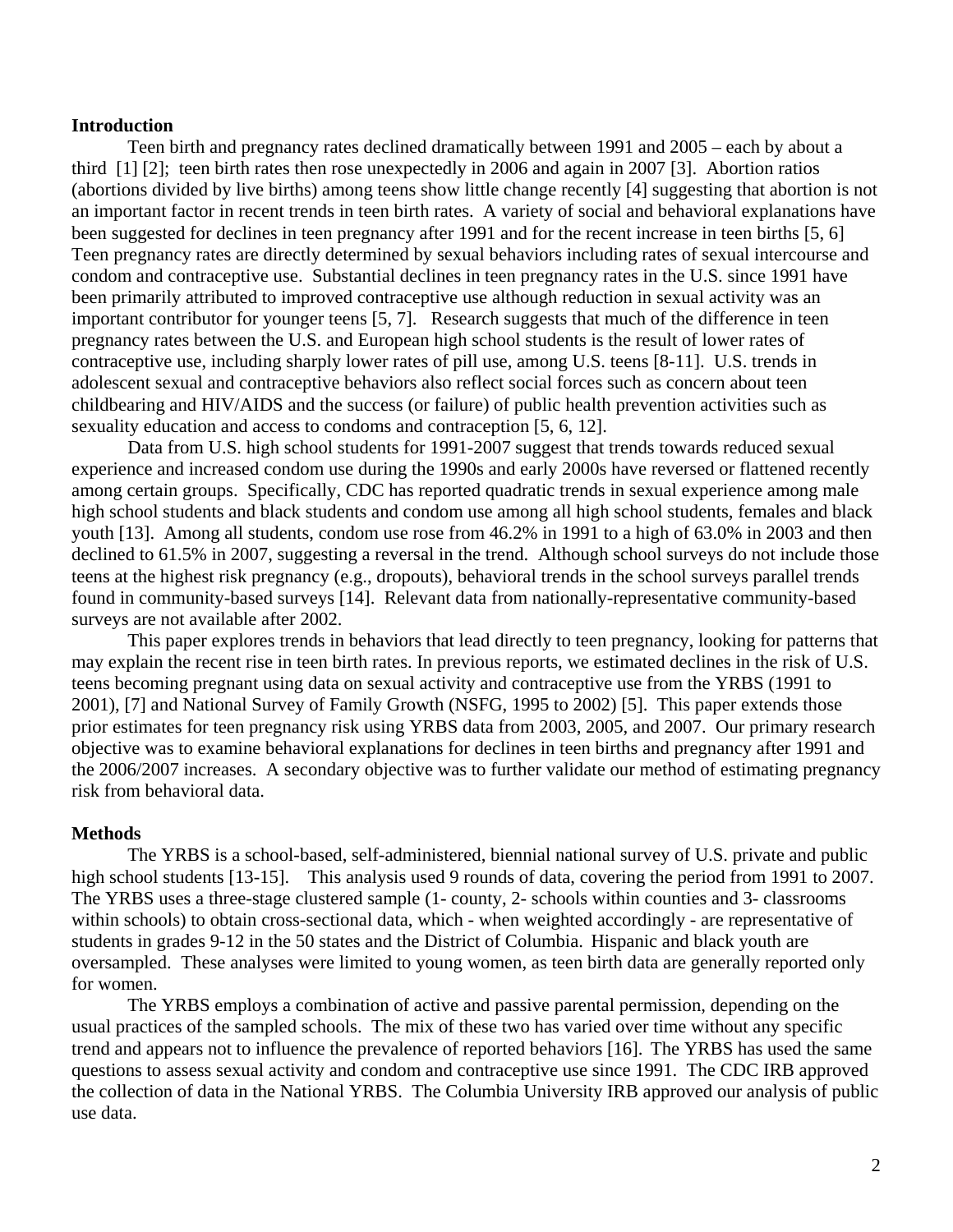#### *Created Variables*

We calculated the risk of becoming pregnant based upon data on sexual activity (active within the 3 months before the interview), contraceptive method(s) used at last sexual intercourse, and method-specific contraceptive failure rates. These behavioral data were used to create the Pregnancy Risk Index (PRI) which reflects the probability that a woman will become pregnant, given her sexual activity and contraceptive use.

The PRI score for women who were not sexually experienced (never had sex) or not sexually active (in the past 3 months) was set to zero. Each sexually active woman was assigned a PRI score equal to the published one-year typical-use, contraceptive failure rates (CFRs) for the method she used at last sexual intercourse, e.g., 7 per 100 for the pill. These CFRs were calculated from the 1988 and 1995 NSFG pregnancy calendar data [17]. CFRs from the 1988, 1995 and 2002 NSFG have not changed over time [17, 18].

For women using two methods of contraception at last sexual intercourse, we multiplied the CFRs for the two methods (this was only calculable for condom and another method). Sexually active women using no method at last intercourse were assigned a PRI score of 85 per 100. [19]. We used race/ethnicity specific CFRs for 15-44 year olds because failure rates stratified by both age and race/ethnicity were not available. So, in sum, the PRI score represents each woman's risk of pregnancy in one year, assuming that her coital frequency and her consistency and correctness of contraceptive use were typical of her racial/ethnic group. We separately estimated pregnancy risk among all women and among sexually active women.

#### *Correlation of Pregnancy Risk and Teen Birth and Pregnancy Rates*

We compared pregnancy risk estimated from the YRBS (1991-2005) to actual pregnancy and birth rates for 15-19 years olds by race/ethnicity from the National Center for Health Statistics. Pregnancy rates were available through 2004 [2] and birth rates through 2006 [3], when we conducted our analyses.

To validate our method of estimating pregnancy risk from behavioral data, we compared trends in the PRI to trends in the actual pregnancy and births rates using Pearson correlation coefficients. We did this in two ways: by matching years exactly (i.e., compared the PRI for 2001 to the pregnancy rate for 2001) and with a one-year offset (e.g., PRI for 2001 to the pregnancy rate for 2002). The offset was used to reflect that the PRI represents behaviors that may lead to pregnancy in the year following the behaviors. For the *Same Year* analysis, we used birth rates through 2005 and pregnancy rates through 2003. The *Lagged Year* analysis used birth rates through 2006 and pregnancy rates through 2004. If the PRI correlates well with pregnancy rates, there should also be a similar correlation with birth rates, unless the proportion of pregnancies ending in abortion is changing. As noted above, abortion ratios have changed little recently [4].

# *Statistical Models*

We modeled changes over time in sexual and contraceptive behaviors and PRI using weighted logistic and linear regression. Models controlled for demographic characteristics either by stratifying on the specific demographic characteristics (i.e., race/ethnicity or grade) or controlling for those characteristics within the multivariate model. We used STATA, Version 9.2, using the *svy* command to control for the weighted clustered survey design [20].

Each of our models included both a linear and quadratic term for time (these were orthogonal). For the linear regression analyses, a significant quadratic term identified curvilinear changes in the outcome with respect to time. For the logistic regression analyses, a quadratic term has a different meaning because the outcome is curvilinear (probability of a 1) with respect to time even without the quadratic term for time. Adding the quadratic term allows for the probabilities of the outcome to change direction with respect to time. In practice, we were interested in understanding whether the trend in the outcome, either decreasing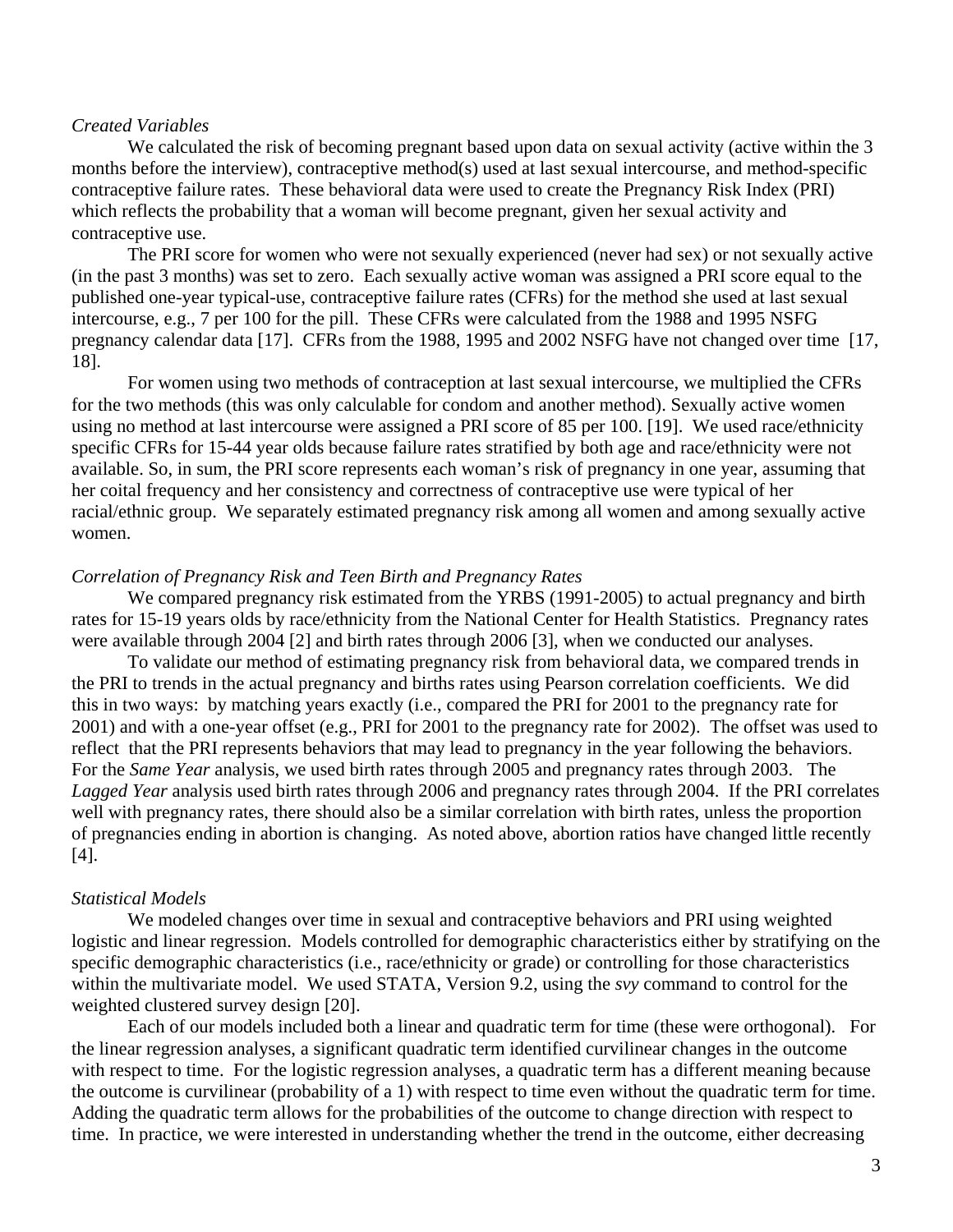or increasing over time, was curved or U-shaped, indicating a leveling off or a reversal in direction of a trend. A statistically significant quadratic term, although suggestive of such a leveling off or reversal, is not sufficient evidence because the leveling off point is not defined.

So, to determine whether the outcome has leveled off or reversed with respect to time, we augmented our interpretation of the regression analyses with visual inspection of trends in behavioral prevalence presented in Figures 1  $\&$  2. This visual inspection of data suggested a reversal of trends or flattening around 2003. Thus, we also separately tested for behavioral change from 2003-2007, using weighted logistic and linear regression.

#### **Results**

#### *Validation of the Pregnancy Risk Index*

In general we found that PRI scores correlated well with pregnancy rates and birth rates for 15-19 years olds in the *same year* ( $R^2$ =.78 and .80 respectively) and *lagged year* ( $R^2$ =.78 and .79, Table 1). We found strong correlations between pregnancy risk and pregnancy and birth rates for non-Hispanic whites (0.79-.84) and non-Hispanic blacks (0.88-0.96). Lower correlations were found for Hispanic teens (0.26- 0.43). Inspection of the data suggested that 1995 was an outlier, with a pregnancy risk index score that was much higher than 1993 and 1997. When this data point was eliminated, adjusted correlations of 0.79-0.82 for Hispanic teens were found.

| Table 1. Correlation of Pregnancy Risk Index (1991-2007) with Pregnancy Rates (1991-<br>2004) and Birth Rates (1991-2006), United States |           |                        |                    |             |  |  |  |  |
|------------------------------------------------------------------------------------------------------------------------------------------|-----------|------------------------|--------------------|-------------|--|--|--|--|
|                                                                                                                                          |           | <b>Pregnancy Rates</b> | <b>Birth Rates</b> |             |  |  |  |  |
|                                                                                                                                          | Same Year | Lagged Year            | Same Year          | Lagged Year |  |  |  |  |
| <b>All Women</b>                                                                                                                         | $0.78**$  | $0.78**$               | $0.80**$           | $0.79**$    |  |  |  |  |
| <b>White, Non-Hispanic</b>                                                                                                               | $0.79**$  | $0.80**$               | $0.84**$           | $0.84**$    |  |  |  |  |
| <b>Black, Non-Hispanic</b>                                                                                                               | $0.94***$ | $0.96***$              | $0.88**$           | $0.94**$    |  |  |  |  |
| <b>Hispanic</b>                                                                                                                          | 0.36      | 0.26                   | 0.43               | 0.30        |  |  |  |  |
| Hispanic (adjusted)                                                                                                                      | $0.79*$   | $0.82*$                | $0.77**$           | $0.80**$    |  |  |  |  |

 $p < .05$ ; \*\*  $p < .01$ ; \*\*\*  $p < .001$ 

Pregnancy Risk Index data calculated from the national Youth Risk Behavior Survey Same year: correlates PRI score with pregnancy or birth rates for the same year Lagged year: correlates PRI score with pregnancy or birth rates for the subsequent year Pregnancy and birth rates from the National Center for Health Statistics, references 2 and 3. Hispanic adjusted correlation drops data point for 1995

#### *Trends in Sexual Activity, Contraceptive Risk Index and Pregnancy Risk Index*

Figure 1 and Table 2 display the trends in sexual activity among sexually active high school females. Sexual activity declined only among black females. A downward but non-significant trend was found for white females (p=.513). No change was evident in sexual activity for any group between 2003 and 2007. We would note that previous reports on sexual behavior trends have reported similar findings [13], although these reports did not stratify by both sex and race/ethnicity.

Pregnancy risk overall declined linearly from 1991-2007 among non-Hispanic, but not among Hispanic teens (Figure 2). A single significant quadratic factor was found for the PRI among non-Hispanic black teens ( $p=0.019$ ); this was also visible as a reversal of trends in Figure 2. Figure 2 suggests that declines in pregnancy risk during the 1990s have been followed by a small increase. However, no significant increases were found in pregnancy risk from 2003 and 2007 (not shown in Figure 2).

Among sexually active young women, pregnancy risk decreased among all groups between 1991 and 2007. Because pregnancy risk among sexually active teens is entirely dependent upon contraceptive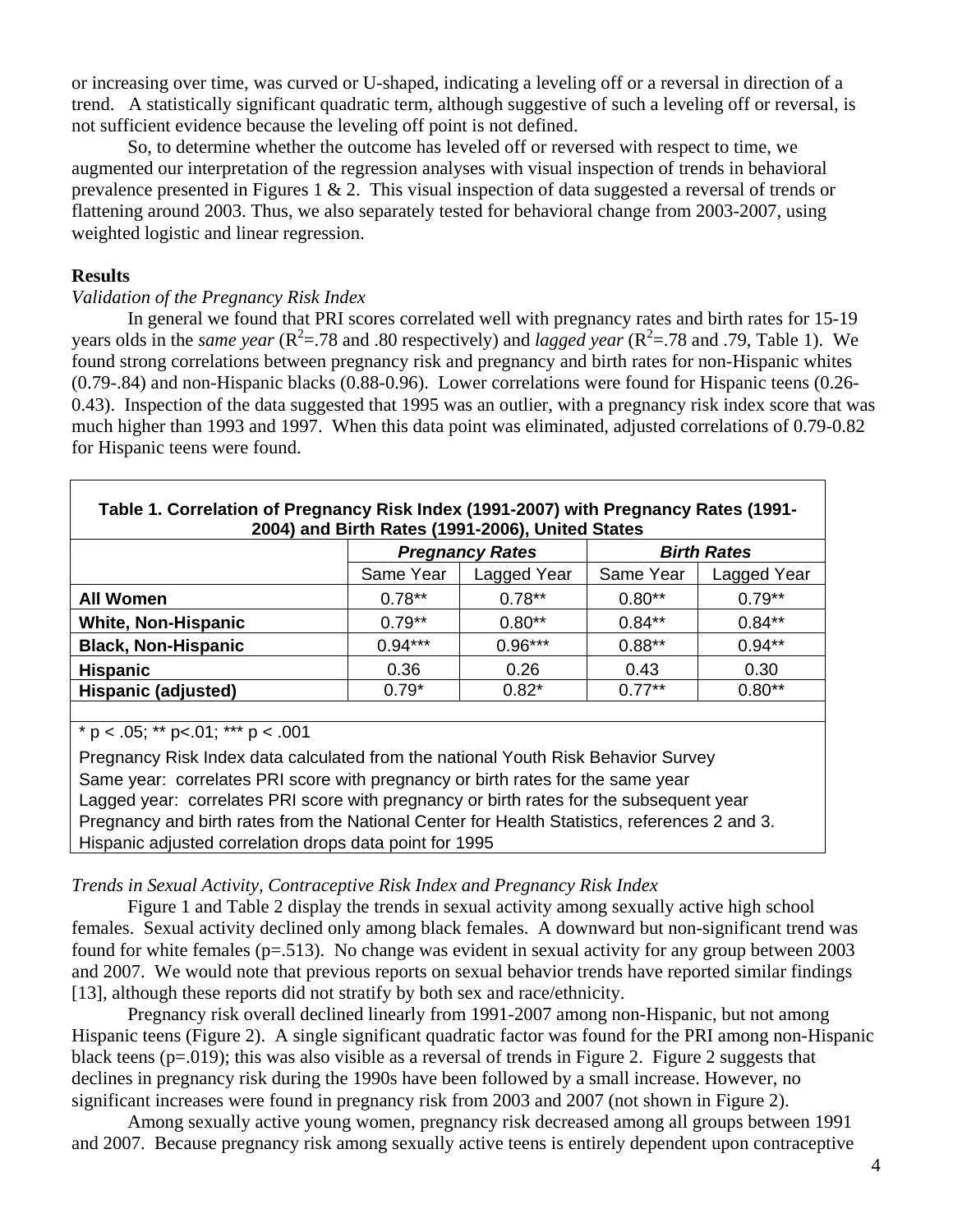use, this decrease reflects improved contraceptive use. Again, we found a single significant quadratic coefficient for black women  $(p=.026)$ . Similarly, a reversal in the PRI for young black women.

Between 2003 and 2007, we found a borderline increase in pregnancy risk among sexually active teens (p=.063, Table 2), reflecting an overall decline in contraceptive efficacy in this group.





\*significant linear coeff. (p<.05)





\*significant linear coeff. (p<.05) †significant quadratic coeff. (p<.05)

# *Trends in Individual Contraceptive Methods*

Use of several individual contraceptive methods improved between 1991 and 2007 (Figure 3 and Table 3). We found increases in condom use and decreases in use of withdrawal and use of no method, overall and among each subgroup. Quadratic trends were found in condom use for all females and among blacks, indicating flattening out or a possible reversal in previous trends. A quadratic trend was also found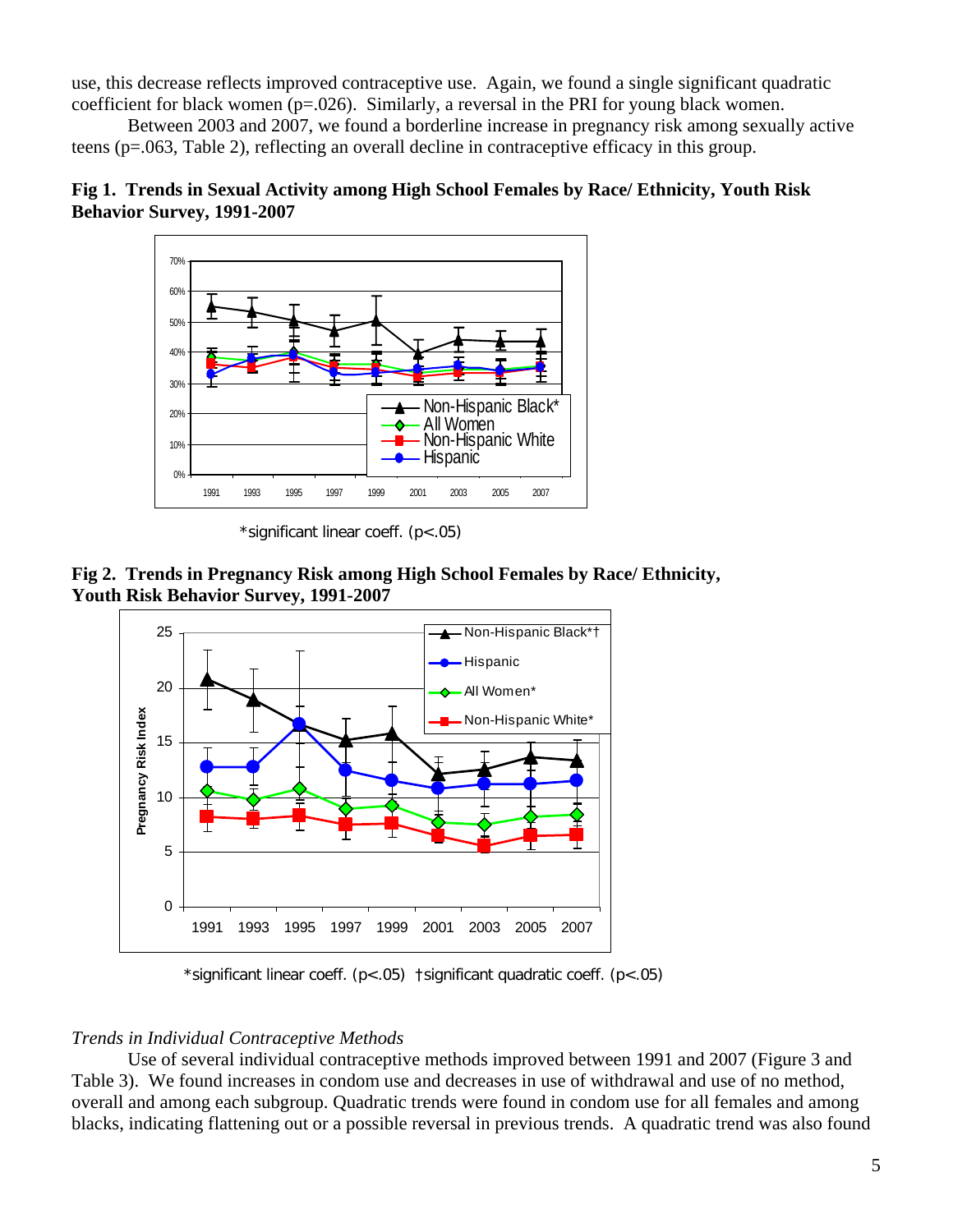for use of no method among blacks, which appears as an upturn or plateauing in non-use in the most recent years (Figure 3). We found no significant trends in individual methods of contraception from 2003 to 2007.

Pill use among Hispanics and blacks declined from 1991 to 2007 with most of the decline occurring between 1991 and 2001 (Figure 3). Among Blacks, pill use appeared to improve after 2001, as indicated by a significant quadratic trend, although no change was found for 2003-2007. Use of injection has only been measured in the YRBS since 1999 and it has been relatively low, averaging 4-7% in recent years. No recent trends in use were found.

| School Females, United States, 1991-2007, National Youth Risk Behavior Survey |                     |                    |                   |                                 |                   |                       |                   |         |
|-------------------------------------------------------------------------------|---------------------|--------------------|-------------------|---------------------------------|-------------------|-----------------------|-------------------|---------|
|                                                                               |                     |                    |                   |                                 |                   |                       |                   |         |
|                                                                               | <b>Trends from:</b> |                    |                   |                                 | 1991-2007         |                       | 2003-2007         |         |
|                                                                               |                     | <b>Linear Time</b> |                   | <b>Quadratic Time</b><br>Coeff. |                   | <b>Linear Time</b>    |                   |         |
|                                                                               |                     |                    | Coeff.            |                                 |                   |                       | Coeff.            |         |
| <b>FEMALES</b>                                                                |                     | Respondents<br>ż   | <b>Odds Ratio</b> | value<br>$\Delta$               | <b>Odds Ratio</b> | P value               | <b>Odds Ratio</b> | P value |
| <b>Sexually Active in</b><br><b>Past 3 Months</b>                             | All                 | 60<br>682<br>24    | 0.994             | 0.146                           | 1.000             | 0.686                 | 1.009             | 0.638   |
|                                                                               | White               | 531<br>15          | 0.997             | 0.513                           | 1.001             | 0.622                 | 1.024             | 0.302   |
|                                                                               | <b>Black</b>        | 411<br>16          | 0.976             | 0.000                           | 1.002             | 0.324                 | 0.991             | 0.735   |
|                                                                               | Hisp                | 138                | 1.008             | 0.243                           | 0.999             | 0.644                 | 0.993             | 0.818   |
|                                                                               |                     |                    | Beta              | value<br>$\Omega$               | Beta              | value<br>$\mathbf{a}$ | Beta              | P value |
|                                                                               | All                 | 60<br>140<br>24    | $-0.166$          | 0.000                           | 0.008             | 0.278                 | 0.212             | 0.180   |
| <b>Pregnancy Risk</b><br>Index (Overall)                                      | White               | 391<br>15          | $-0.123$          | 0.001                           | 0.004             | 0.663                 | 0.252             | 0.160   |
|                                                                               | <b>Black</b>        | 154<br>16          | $-0.404$          | 0.000                           | 0.039             | 0.019                 | 0.200             | 0.498   |
|                                                                               | Hisp                | 022<br>22          | $-0.106$          | 0.169                           | 0.003             | 0.839                 | 0.093             | 0.797   |
| <b>Pregnancy Risk</b><br><b>Index (Among</b><br><b>Sexually Active</b>        | All                 | 777                | $-0.328$          | 0.000                           | 0.016             | 0.228                 | 0.564             | 0.063   |
|                                                                               | White               | 8 5 0 3            | $-0.283$          | 0.000                           | 0.005             | 0.770                 | 0.548             | 0.182   |
|                                                                               | <b>Black</b>        | 7418               | $-0.420$          | 0.000                           | 0.047             | 0.026                 | 0.551             | 0.288   |
| Teens)                                                                        | Hisp                | 5 4 6 8            | $-0.429$          | 0.006                           | 0.023             | 0.476                 | 0.457             | 0.539   |
|                                                                               |                     |                    |                   |                                 |                   |                       |                   |         |

# **Table 2. Linear and Quadratic Trends in Sexual Activity and Risk of Pregnancy, High**

Pregnancy risk index overall calculated from behavioral data in the national YRBS on sexual activity in past 3 months, and contraceptive use at last sexual intercourse, and published contraceptive failure rates, references 17 and 19.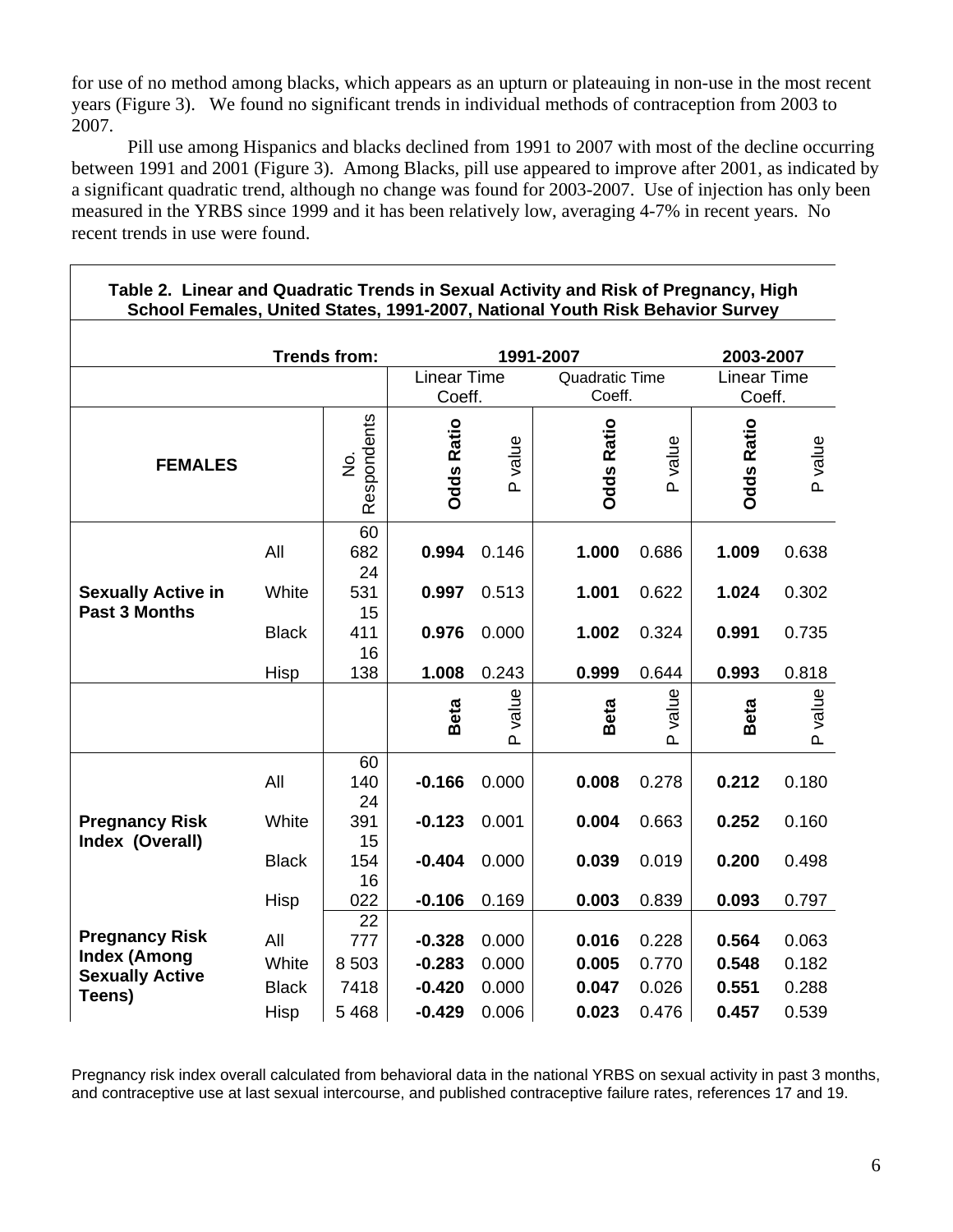Pregnancy risk index (among sexually active teens) calculated from behavioral data in the national YRBS on contraceptive use at last sexual intercourse and published contraceptive failure rates, references 17 and 19.

### **Table 3. Linear and Quadratic Trends in Contraceptive Method Use at Last Sex Among Sexually Active High School Females, United States, 1991-2007, National Youth Risk Behavior Survey**

| <b>Trends from:</b>                          |              |                  | 1991-2007          |                   |                       |                   | 2003-2007            |         |  |
|----------------------------------------------|--------------|------------------|--------------------|-------------------|-----------------------|-------------------|----------------------|---------|--|
|                                              |              |                  | Linear Time Coeff. |                   | Quadratic Time Coeff. |                   | Linear Time Coeff.   |         |  |
| <b>FEMALES</b>                               |              | Respondents<br>ż | <b>Odds Ratio</b>  | value<br>$\Omega$ | <b>Odds Ratio</b>     | value<br>$\Omega$ | Ratio<br><b>Odds</b> | P value |  |
| Condom at<br><b>Last Sex</b><br>(Sex Active) | All          | 23 098           | 1.041              | 0.000             | 0.997                 | 0.021             | 0.978                | 0.341   |  |
|                                              | White        | 8618             | 1.036              | 0.000             | 0.998                 | 0.231             | 0.977                | 0.474   |  |
|                                              | <b>Black</b> | 7555             | 1.047              | 0.000             | 0.992                 | 0.000             | 0.969                | 0.475   |  |
|                                              | Hisp         | 5517             | 1.064              | 0.000             | 0.998                 | 0.267             | 1.002                | 0.965   |  |
| Pill at Last                                 | All          | 22 803           | 0.991              | 0.161             | 1.001                 | 0.558             | 0.961                | 0.148   |  |
|                                              | White        | 8518             | 1.003              | 0.740             | 0.999                 | 0.787             | 0.962                | 0.234   |  |
| Sex                                          | <b>Black</b> | 7426             | 0.950              | 0.000             | 1.006                 | 0.008             | 0.995                | 0.940   |  |
|                                              | Hisp         | 5 4 7 2          | 0.971              | 0.022             | 1.001                 | 0.861             | 0.913                | 0.220   |  |
|                                              | All          | 7 3 2 6          |                    |                   |                       |                   | 0.961                | 0.574   |  |
| Injection at                                 | White        | 2892             |                    |                   |                       |                   | 1.042                | 0.685   |  |
| Last Sex                                     | <b>Black</b> | 2072             |                    |                   |                       |                   | 0.906                | 0.277   |  |
|                                              | Hisp         | 1932             |                    |                   |                       |                   | 0.834                | 0.136   |  |
| Withdrawal<br>at Last Sex                    | All          | 22 803           | 0.954              | 0.000             | 1.002                 | 0.194             | 1.003                | 0.929   |  |
|                                              | White        | 8518             | 0.950              | 0.000             | 1.003                 | 0.128             | 1.004                | 0.947   |  |
|                                              | <b>Black</b> | 7426             | 0.970              | 0.006             | 1.005                 | 0.112             | 1.092                | 0.174   |  |
|                                              | Hisp         | 5 4 7 2          | 0.944              | 0.000             | 0.997                 | 0.288             | 0.916                | 0.156   |  |
| No Method<br>at Last Sex                     | All          | 22 803           | 0.978              | 0.000             | 1.001                 | 0.304             | 1.057                | 0.080   |  |
|                                              | White        | 8518             | 0.983              | 0.050             | 1.000                 | 0.898             | 1.073                | 0.155   |  |
|                                              | <b>Black</b> | 7426             | 0.968              | 0.000             | 1.005                 | 0.015             | 1.053                | 0.344   |  |
|                                              | Hisp         | 5 4 7 2          | 0.975              | 0.022             | 1.001                 | 0.647             | 1.028                | 0.631   |  |

We controlled for race and grade in each regression, except for the race-stratified regressions, when we controlled only for grade.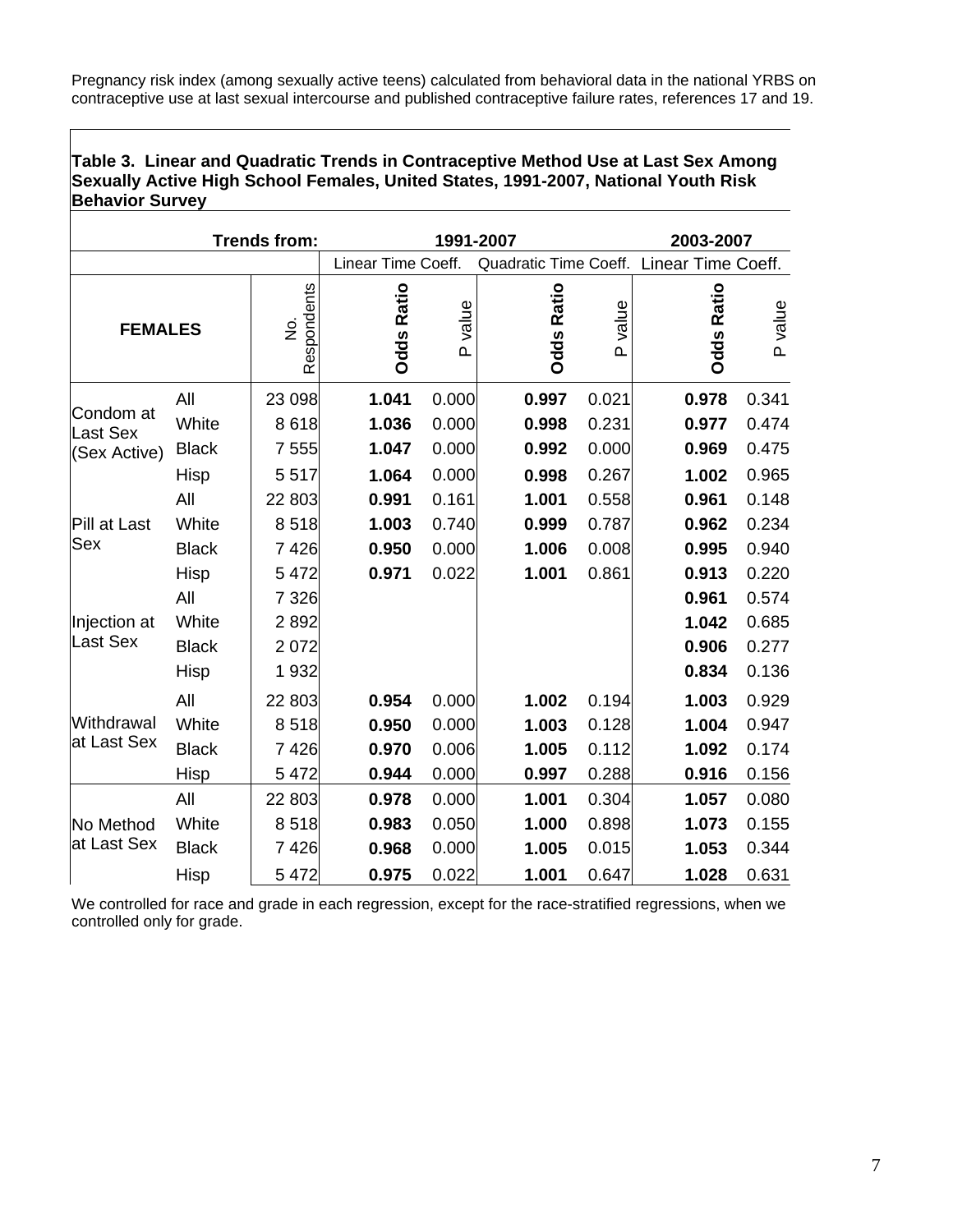**Figure 3. Trends in Prevalence of Contraceptive Use at Last Sex among High School Females by Race/ Ethnicity, Youth Risk Behavior Survey, 1991-2007**



#### **Discussion**

After major improvement in the 1990s and early 2000s, behavior change related to teen pregnancy risk appears to have stalled or reversed after 2003. Important improvements in contraceptive use and pregnancy risk were found between 1991 and 2007, with improvements generally occurred between 1991 and 2003. Pregnancy risk behaviors did not change significantly after 2003, although contraceptive behaviors appeared to be moving toward greater risk of pregnancy. A single indicator (pregnancy risk among sexually active teens) showed a borderline increase (p=.06) between 2003 and 2007. In sum, these behavioral trends are consistent with the 2006 and 2007 increases in the teen birth rate and may well portend further rises in 2008. Thus, the increases in teen births in 2006 and 2007 may be a harbinger of future trends.

These data suggest that contraceptive use was a key driver in changing teen pregnancy rates -- with little significant change in sexual activity, except among black teens. Improvements in contraceptive use in the 1990s and early 2000s were found primarily for condom use, nonuse, and use of withdrawal. Pill use declined significantly among Hispanics and blacks, coincident with the increase in condom use. Quadratic trends suggested a reversal in trends in condom use after 2003 – overall and among black teens. Thus, declining contraceptive use may be the primary determinant of the 2006 increase in birth. Additional years of data are needed to fully understand this increase.

This study adds to the body of evidence supporting the validity of the Pregnancy Risk Index and the use of behavioral data to estimate pregnancy risk. In this study, we found that pregnancy risk correlated well with pregnancy and birth rates. In previous studies, we found that the rate of decline in the PRI followed the rate of decline in pregnancy rates [5, 7]. We note that the PRI method includes a variety of assumptions and should not be expected to directly estimate pregnancy rates. Moreover, behavioral estimates generally include estimates of variance and studies of pregnancy risk based on survey samples must also consider variance in the PRI.

Our findings on trends in sexual activity may seem at odds with previous reports about declining sexual involvement among young women reported from the YRBS [13]. They are not. In published reports from the CDC, sexual experience reported in the YRBS declined from 1991 to 2007 (50.8% to 45.9%,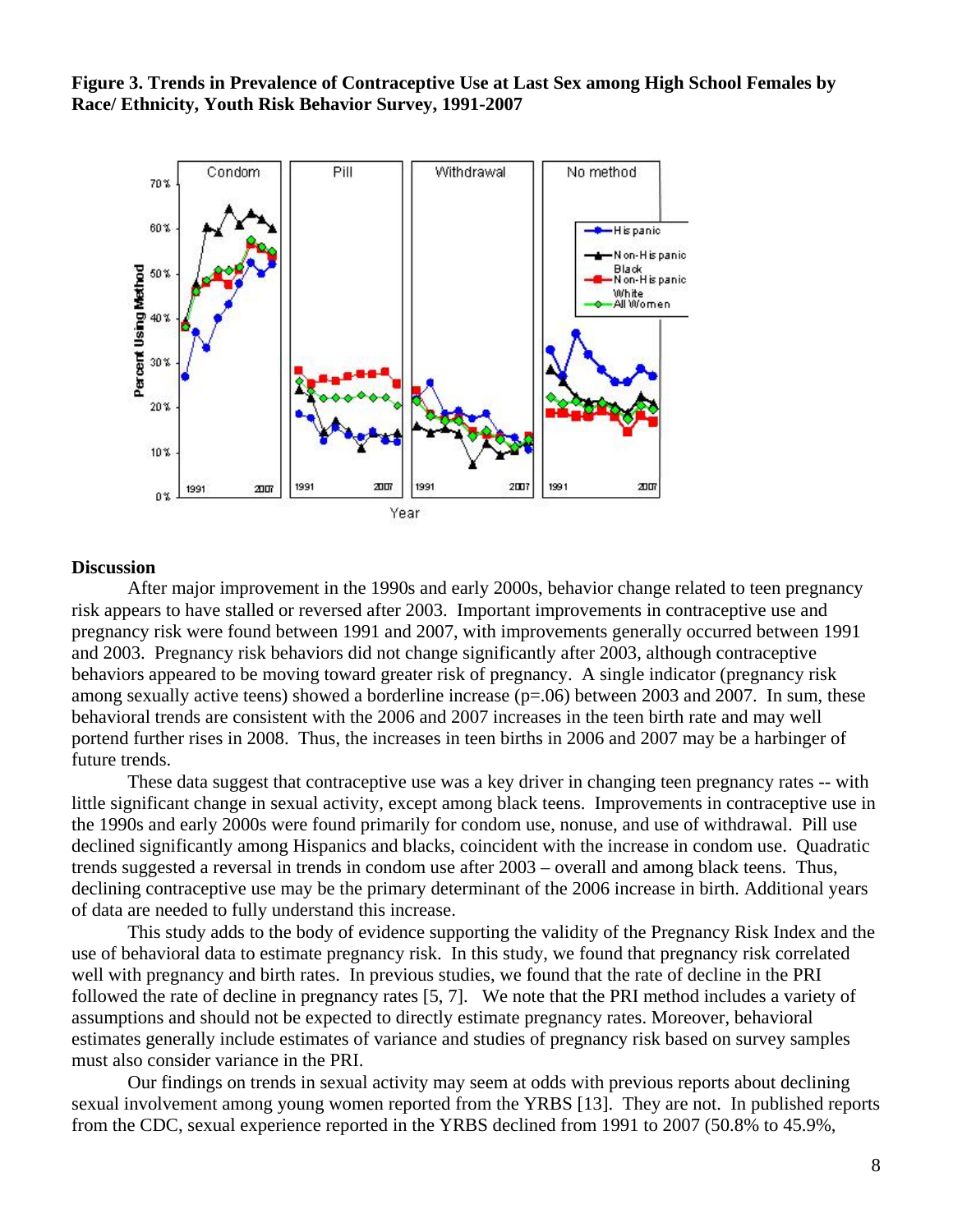p<.05), with no significant decline in recent sexual activity during the same time period (38.2% to 35.6%, ns) [13]. Our data in Figure 1 for sexual activity among all women are identical to those in the CDC report. (CDC did not report data broken down by both gender and race/ethnicity.) The seeming discrepancy between a decline in sexual experience and no change in recent sexual activity is the result of a borderline increase in sexual activity among sexually experienced women from 1991 to 2007 (75.5% to 77.7%,  $p=.063$ ).

Our finding about the importance of contraception in changing teen pregnancy risk is consistent with historical trends in teen fertility in other developed nations where teen fertility declined dramatically in the later half of the  $20<sup>th</sup>$  century while the median age of coitus declined [8]. This finding is also consistent with historical trends in the U.S. where contraceptive method use has changed dramatically over relatively short time periods, particularly as new contraceptive methods such as the pill and Depo Provera became widely available [21, 22].

This paper addresses the behavioral determinants of teen fertility and attempts to understand what is currently a two year reversal in teen birth rates. However, the increase in teen birth rates in 2006 and 2007 was accompanied by increases in fertility among adult women and may reflect broader social trends. A wealth of research suggests that teen fertility is influenced by educational and economic opportunities, income disparities, and social mores about sexuality, contraception, and childbearing [6, 23]. Among these possible social forces, we see few patterns that might first decrease and then increase teen fertility. For example, economic opportunities increased during the 1990s and the percentage of families in poverty declined [24]. However, poverty also declined in the mid to late 1980s, when teen birth rates rose.

Perhaps, the most direct policy influence that could explain both increased condom use and delay in initiation of coitus is concern about HIV [12]. During the late 1980s and 1990s, public health officials repeatedly raised concerns about an impeding epidemic of HIV among youth and improvements in behavior were well-documented [25]. As such, recent trends in our data about lower condom use and stagnant trends in sexual activity may suggest faltering of HIV prevention efforts among U.S. youth. Other communities, such as men-who-have-sex-with-men have experienced such faltering, given difficulties in maintaining a strong focus on HIV prevention and decreasing personal concern among community members; this process has been called prevention fatigue or behavioral disinhibition [26]. Thus, rising teen pregnancy rates in the U.S. could be an indirect consequence of weakened HIV prevention efforts among youth.

#### *Limitations*

Several limitations temper these findings. The data were self- reported by high school students. Moreover, while behavior trends appear to have stagnated or even reversed, these recent movements are often small and not statistically significant. Time and additional data should provide a more complete picture.

We note several caveats concerning the comparison of PRI scores to actual pregnancy and birth rates. First, rates of pregnancy and births and contraceptive failure rates are not available for U.S. high school youth. While high school youth represent a considerable proportion of all teens becoming pregnant, particularly at younger ages, out-of-school youth are at greater risk of pregnancy, as they more like to engage in health risk behaviors including sexual activity and contraceptive non-use [27]. However, behavioral trends in the school surveys parallel trends found in community-based surveys [14]. Even so, at best trends in behaviors among high school youth are proxy measures for trends among all teens. This assumption could be influenced by changing dropout rates; however, these rates have not changed dramatically over time [28]. Thus, if our method is valid, estimated pregnancy risk and pregnancy rates should be well correlated over time and across demographic subgroups. We found this to be generally true.

Second, the PRI is unlikely to equal the actual pregnancy rate for a number of reasons. The PRI represents the *risk of becoming pregnant* while pregnancy rates report the *outcome of pregnancies*. Pregnancy outcomes occur systematically later than conception, so teens are older at the end than the initiation of a pregnancy. For example, a teen can become pregnant at age 15 but deliver a baby nine months later at age 16. However, if the PRI is an accurate measure of pregnancy risk, trends in the PRI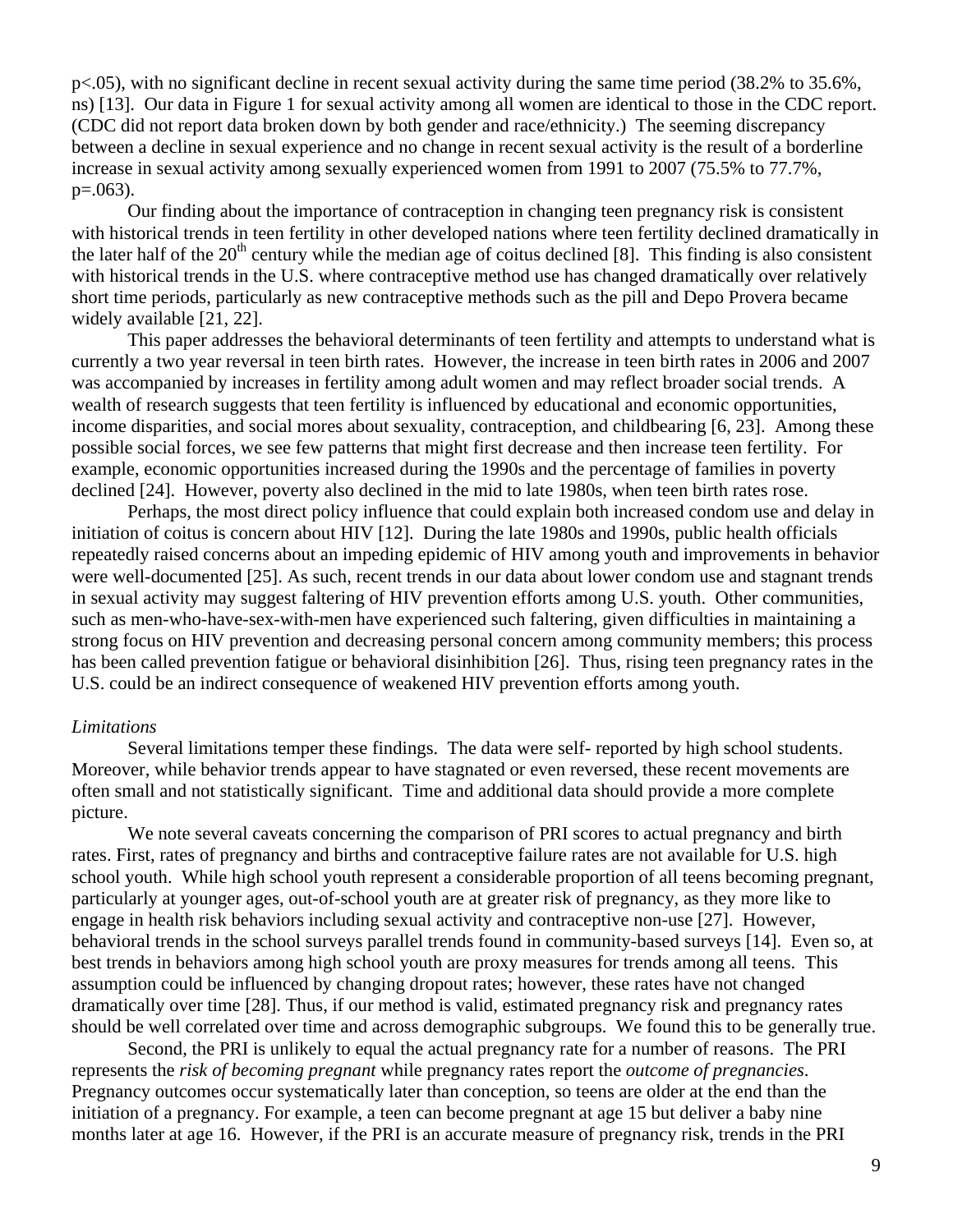should parallel trends in pregnancy rates and PRI estimates should demonstrate a strong correlation with the actual teen pregnancy rate for the same year or the subsequent year. Again, we found this was true.

#### *Public Policy Implications*

If the U.S. wants to effectively address teen pregnancy rates, reinvigorated efforts are needed at a state and national level to promote contraceptive use among teens through sex education and health services. While these data suggest a central role of contraception in shaping pregnancy risk, increasingly, national policy from 1998 to 2008 has emphasized promotion of abstinence from sexual behavior until marriage and focused on failures of contraception [29]. At the same time, the federal government, in concert with state governments, has expanded reproductive health services for women through Medicaid waivers for the family planning program and expanded health insurance coverage for teenagers through the SCHIP program. Divergence in public policy is particularly apparent among states. Certain states such as California have greatly expanded publicly-supported reproductive health services and comprehensive sexuality education and purposively eschewed abstinence-only programs [30, 31]. Other states such as Texas have embraced abstinence education through the public schools and moved to implement parental consent requirements for reproductive health care for minor adolescents [32].

The European experience in reducing teen fertility also suggests that efforts to improve teen contraceptive use are warranted. European nations have reduced teen fertility primarily by encouraging contraceptive use. For example, Dutch parents, compared to parents in the U.S., are more likely to accept teen sexual activity and to expect responsible contraception use [33]. While European teens are not more likely to initiate sex during the high school years compared to U.S. teens, they are much more likely to use contraception and to use more effective contraceptive methods [9, 11]. A similar emphasis of teen responsibility to use contraception (unless planning pregnancy) is needed in the U.S.

To create a national consensus, the U.S. would benefit from a collective national dialogue about teen sexuality and the importance of preventing unplanned pregnancy and sexually transmitted infections. The Netherlands went through such a period of soul searching and consensus building in the 1970s [34, 35]; today they have among the lowest teen pregnancy rates in the world. The U.S. might redirect its energy from persistently divisiveness political debates around sexuality education and abortion to support reinvigorated efforts to prevention of unplanned pregnancy by promoting the importance of consistent and effective contraception and protection against STIs. A consensus among adults on how to promote health sexuality would benefit teens as they struggle with the perils and perplexities of emerging adolescent sexuality.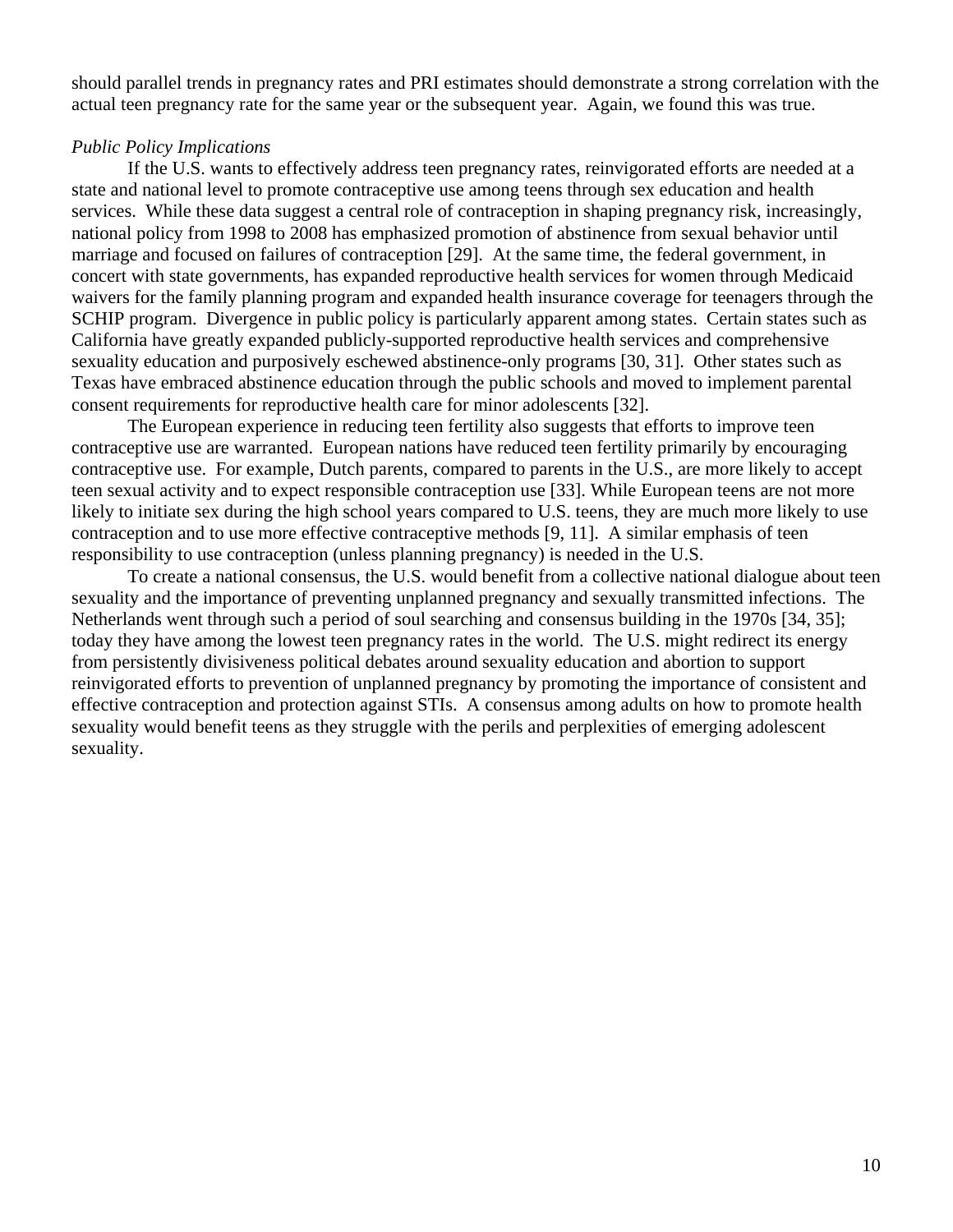# **References**

1. Martin JA, Hamilton BE, Sutton PD, et al. Births: final data for 2005. National Vital Statistics Report 2007 Dec. 5;56(6):1-103.

2. Ventura SJ, Abma J, Mosher W, et al. Estimated pregnancy rates by outcome for the United States, 1990-2004. National Vital Statistics Report 2008;56(15).

3. Hamilton BE, Martin JA, Ventura SJ. Births: Preliminary data for 2007. National vital statistics reports, Web release; vol 57 no 12. Hyattsville, MD: National Center for Health Statistics. Released March 18, 2009.

4. Gamble S, Strauss LT, Parker W, et al. Abortion surveillance-- United States, 2005. MMWR 2008;57(SS13):1-32.

5. Santelli JS, Lindberg LD, Finer LB, et al. Explaining recent declines in adolescent pregnancy in the United States: The contribution of abstinence and improved contraceptive use. American Journal of Public Health 2007 Jan;97(1):150-156.

6. Moore K. Teen Births: Examining the Recent Increase. Washington, D.C.: The National Campaign to Prevent Teen and Unplanned Pregnancy; 2008.

7. Santelli JS, Abma J, Ventura S, et al. Can changes in sexual behaviors among high school students explain the decline in teen pregnancy rates in the 1990s? Journal of Adolescent Health 2004;35(2):80-90.

8. Teitler JO. Trends in youth sexual initiation and fertility in developed countries: 1960-1995. The Annals of the American Academy of Political and Social Science 2002 March 1, 2002;580(1):134-152.

9. Godeau E, Gabhainn SN, Vignes C, et al. Contraceptive use by 15 year-old students at their last sexual intercourse - results from 24 countries. Archives of Pediatrics & Adolescent Medicine 2008;162(1):66-73.

10. Currie C, Gabhainn S, Godeau E, et al. Inequalities in Young People's Health: HBSC International Report from the 2005/2006 Survey. Geneva, Switzerland World Health Organization; 2008.

11. Santelli J, Sandfort T, Orr M. Transnational comparisons of adolescent contraceptive use: what can we learn from these comparisons? Arch Pediatr Adolesc Med 2008 January 1, 2008;162(1):92-94.

12. Ku L, Sonenstein FL, Lindberg LD, et al. Understanding changes in sexual activity among young metropolitan men: 1979-1995. Family Planning Perspectives 1998;30(6):256-262.

13. Balaji A, Lowry R, Brener N, et al. Trends in HIV- and STD-related risk behaviors among high school students --- United States, 1991--2007. MMWR 2008;57(30):817-822.

14. Santelli JS, Lindberg LD, Abma J, et al. Adolescent sexual behavior: estimates and trends from four nationally representative surveys. Family Planning Perspectives 2000 Jul-Aug;32(4):156-165.

15. Brener ND, Eaton DK, Kann L, et al. The association of survey setting and mode with self-reported health risk behaviors among high school students. Public Opinion Quarterly 2006 Fal;70(3):354-374.

16. Eaton DK, Lowry R, Brener ND, et al. Passive versus active parental permission in school-based survey research: does the type of permission affect prevalence estimates of risk behaviors? Evaluation Review 2004;28(6):564.

17. Ranjit N, Bankole A, Darroch JE, et al. Contraceptive failure in the first two years of use: Differences across socioeconomic subgroups. Family Planning Perspectives 2001 Jan-Feb;33(1):19-27. 18. Kost K, Singh S, Vaughan B, et al. Estimates of contraceptive failure from the 2002 National Survey of Family Growth. Contraception 2008;77(1):10-21.

19. Trussell J. Contraceptive efficacy. In: Hatcher R, Trussell J, Stewart F, et al., eds. Contraceptive Technology. New York: Ardent Media, Inc., 2004:773-846.

20. Kohler U, Kreuter F. Data Analysis Using Stata. College Station, TX: Stata Press, 2005.

21. Forrest JD. Contraceptive use in the United States: past, present and future. Advances in Population 1994;2:29-48.